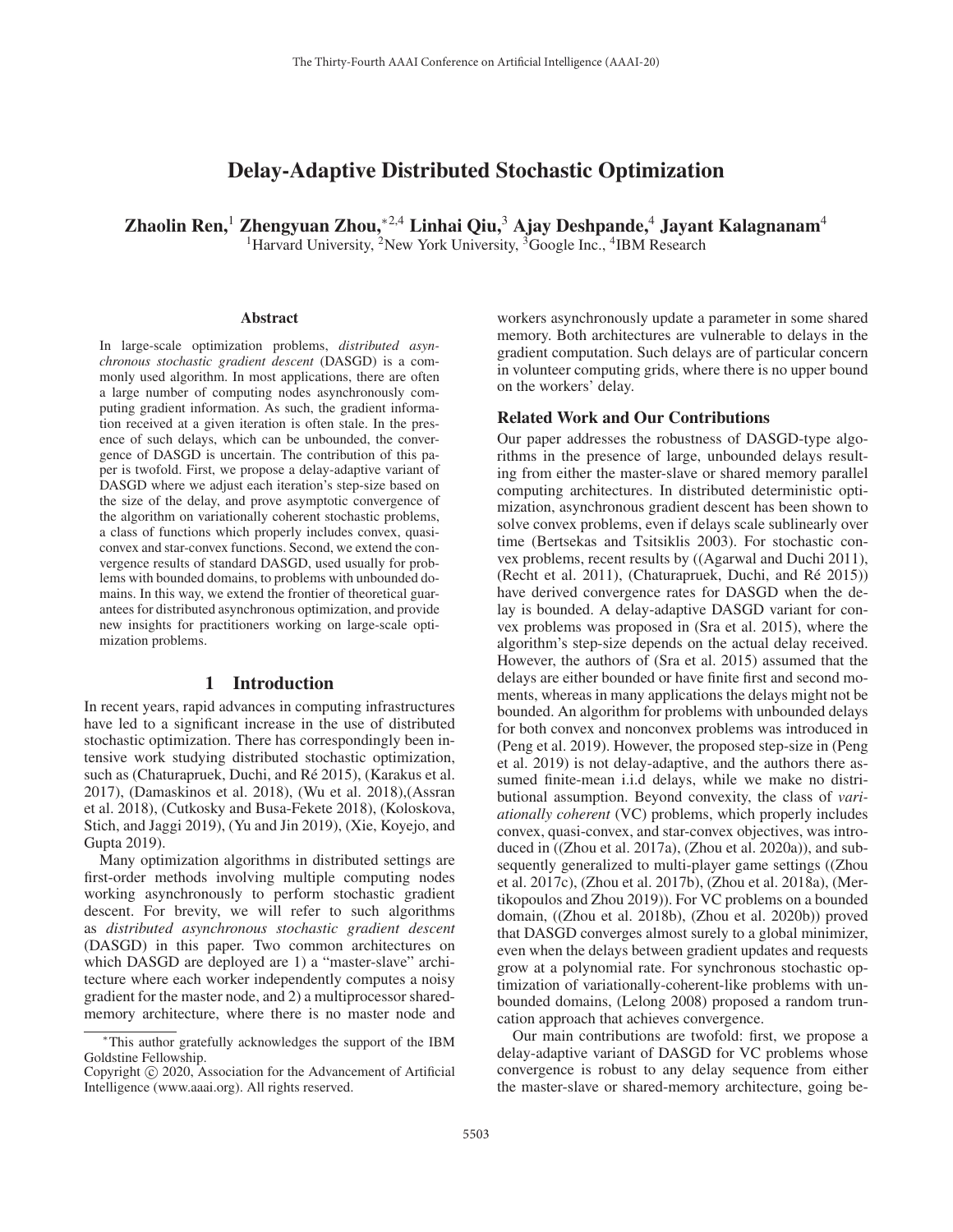yond the polynomially growing delay allowed in (Zhou et al. 2020b). Developing such a theoretical guarantee is crucial given the arbitrary nature of delays in real-life computing grids. Next, we develop a modified version of DASGD that converges for VC problems with unbounded domains, reposing on the truncation technique pioneered in (Lelong 2008). Both contributions are to the best of the authors' knowledge novel in the literature.

# 2 Problem Setup

We will consider the following problem:

$$
\begin{array}{ll}\text{minimize} & f(x) \\ \text{subject to} & x \in \mathcal{X}, \end{array} \tag{Opt}
$$

where the objective  $f : \mathcal{X} \to \mathbb{R}$  is of the form

$$
f(x) = \mathbb{E}[F(x; \omega)]
$$

for some random function  $F : \mathcal{X} \times \Omega \to \mathbb{R}$ , where we let  $(\Omega, \mathcal{F}, \mathbb{P})$  be some underlying probability space, and X is a compact, convex subset of  $\mathbb{R}^d$ .

#### Assumptions

We make the following assumptions:

**Assumption 1.**  $F$  satisfies the following:

- 1.  $F(x; \omega)$  is differentiable in x for almost every  $\omega \in \Omega$ .
- 2.  $\nabla F(x; \omega)$  has bounded second moments, that is,  $\mathbb{E}[\|\nabla F(x;\omega)\|_2^2] < \infty$  for all  $x \in \mathcal{X}$ .
- 3.  $\nabla F(x; \omega)$  is Lipschitz continuous in the mean on any compact set  $\mathcal{X}$ : for any  $\mathcal{X}$ , there exists some  $L_{\mathcal{X}}$  such that  $\mathbb{E}[\nabla F(x;\omega)]$  is  $L_{\mathcal{X}}$ -Lipschitz on  $\mathcal{X}$ .

Assumption 2. The optimization problem (Opt) is *variationally coherent in the mean*, which means that

$$
\mathbb{E}[\langle F(x;\omega), x - x^* \rangle] \ge 0, \tag{VC}
$$

for all  $x \in \mathcal{X}$  and  $x^* \in \mathcal{X}^*$ , with equality if and only if  $x = x^*$ .

Variational coherence is a wide class of optimization problems that properly includes convex, quasi-convex, and star-convex functions. We note that (VC) is a significantly weaker condition than convexity, as it has no information on generic point pairs. For examples of such functions, see (Bottou 1998), (Zhou et al. 2020a).

DASGD: A Framework for Asynchronous Optimization Our goal in this paper is to deal with delays that occur either in 1) master-slave or 2) multi-processor systems with shared memory.

1. In distributed master-slave gradient descent, workers asynchronously compute stochastic gradients and then send them to the master. Meanwhile, the master updates the global state of the system and pushes the updated state back to the workers.

2. In a multi-processor system with shared memory, all processors access a global, shared memory, which contains both the data needed to compute a stochastic gradient as well as the current iterate. Each processor independently and asynchronously reads the current global iterate, computes a stochastic gradient, and then updated the shared global iterate.

Both systems are common asynchronous computations architectures used in practice, and are described with more detail in (Zhou et al. 2020b).

We can unify both these architectures under the DASGD framework in Algorithm 1.

| <b>Algorithm 1:</b> Distributed Asynchronous Stochastic Gra- |                                                                                                                                                          |  |  |  |  |
|--------------------------------------------------------------|----------------------------------------------------------------------------------------------------------------------------------------------------------|--|--|--|--|
|                                                              | dient Descent                                                                                                                                            |  |  |  |  |
|                                                              | <b>Require:</b> $Y_0 \in \mathbb{R}^d$                                                                                                                   |  |  |  |  |
|                                                              | $n \leftarrow 0$                                                                                                                                         |  |  |  |  |
|                                                              | 2 repeat                                                                                                                                                 |  |  |  |  |
|                                                              |                                                                                                                                                          |  |  |  |  |
|                                                              | 3 $\begin{cases} X_n = \text{Proj}_{\mathcal{X}}(Y_n) \\ Y_{n+1} = Y_n - \alpha_{n+1}(\nabla F(X_{s(n)}; \omega_{n+1})) \\ n \leftarrow n+1 \end{cases}$ |  |  |  |  |
|                                                              |                                                                                                                                                          |  |  |  |  |
|                                                              | $6$ until end;                                                                                                                                           |  |  |  |  |
|                                                              | <b>7</b> return solution candidate $X_n$                                                                                                                 |  |  |  |  |
|                                                              |                                                                                                                                                          |  |  |  |  |

In DASGD, note that  $s(n)$  is the iteration of the gradient used at iteration n. Let  $d_n = n - s(n)$  represent the delay. We say that the delay is (i) linear, (ii) polynomial, (iii) exponential respectively if  $d_n$  is (i) linear, (ii) polynomial, (iii) exponential as a function of  $s(n)$ . For instance, if  $s(n) = \sqrt{n}$ , so that  $d_n = n - \sqrt{n}$ , we say that the delay received at iteration  $n$  is polynomial.

#### 3 Adapting Step-size to Delay

Intuitively, using a fixed step-size sequence whilst ignoring the delay information might jeopardize convergence, given the potential for unbounded delay. Therefore, it is important to develop a delay-adaptive step-size sequence that is robust to bad delay. In this section, we first state and prove two elementary results on the delay sequence resulting from either a master-slave or shared-memory architecture, before providing intuition for our proposed delay-adaptive stepsize.

### Results on Delay Sequence

We start by better understanding the delay generated from either (i) the master-slave architecture, or (ii) the multiprocessor system with shared memory. We show in fact that the delays generated are for the most part not too stale.

To see this, assume that there are  $K$  workers computing the gradients, where  $K \in \mathbb{Z}^+$ . In a master-slave system,  $x_t$  from any particular time t is used in the computation of future gradients precisely once. Meanwhile, in a sharedmemory system, multiple workers can access the same  $x_t$ . Then, while the  $K$  gradients computed by the K workers are different (due to different stochasticity), they could all stem from the same global iterate  $x_t$ . Hence,  $x_t$  from any particular time  $t$  can be used in the computation of gradients for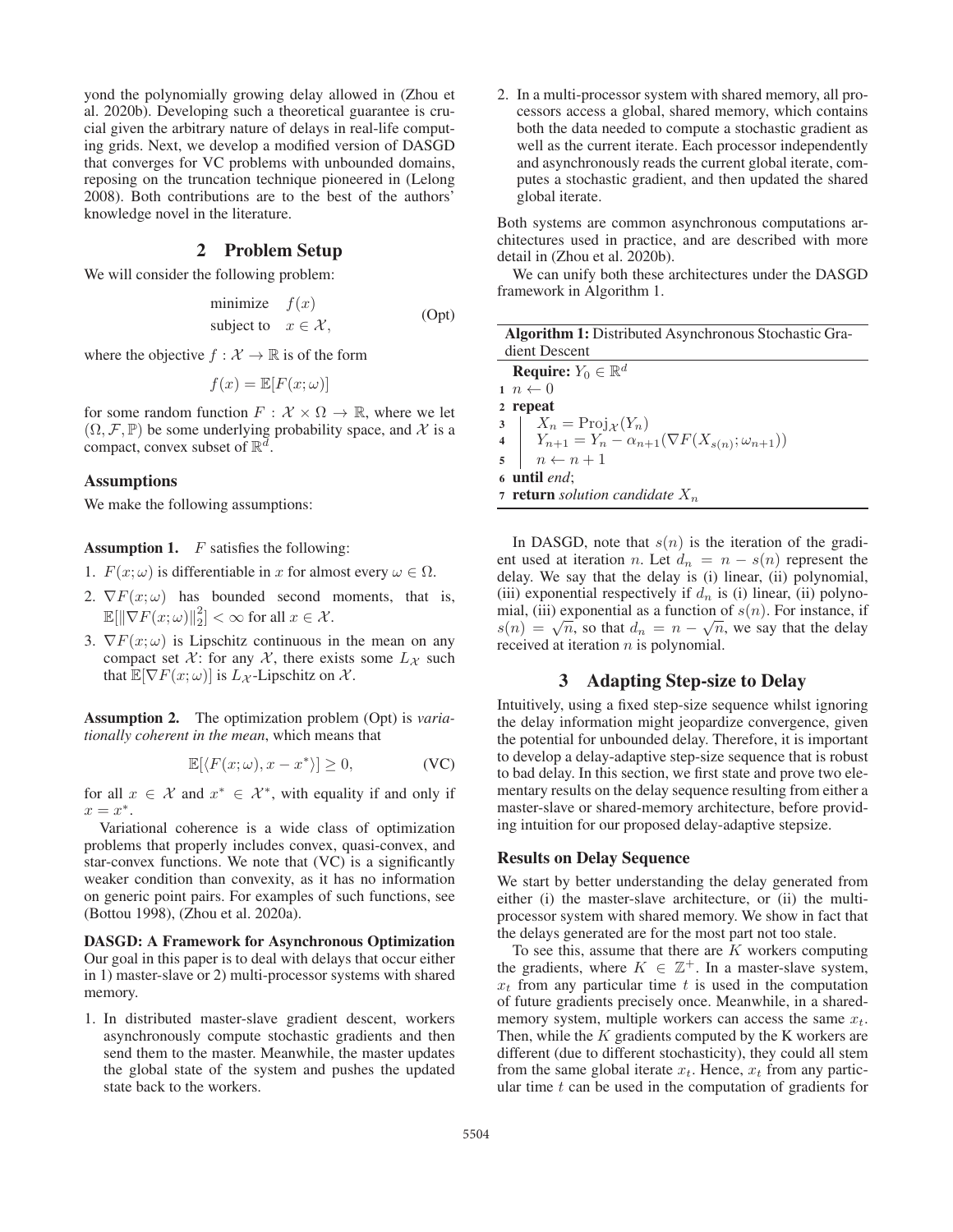future updates at most  $K$  times. This observation gives rise to the following result.

Lemma 3.1. *Suppose there are* K *workers in a master-slave or shared-memory system. Then, for any* N > 0*, there exists at least*  $N/2$  *indices*  $n \in [N]$  *such that*  $s(n) \geq n/(2K)$ *.* 

*Proof.* To see this, note that the first  $N/(2K)$  iterates can each be used at most K times, so in total at most  $N/2$  iterations  $n \in [N]$  can use gradients computed from the first  $N/(2K)$  iterates. Hence, for the remaining indices  $n \in [N]$ (and there are at least  $N/2$  such indices),

$$
s(n) \ge N/(2K) \ge n/(2K).
$$

This shows that more often than not, the delay is not worse than linear. This is an interesting observation in its own right. It also implies that there are infinitely many  $n$  such that  $s(n) \geq n/(2K)$ , which we will use later to prove convergence of DASGD along a subsequence.

# **Lemma 3.2.** As *n* goes to infinity, so does  $s(n)$ .

*Proof.* To see this, suppose otherwise. Then, there exists some  $C > 0$  such that  $s(n) \leq C$  for all n. Since there are only K workers, it follows that only  $C \cdot K$  iterates will ever be used in the computation of gradients, a contradiction.  $\square$ 

#### A Delay-adaptive Step-size Proposal

In developing a new delay-adaptive step-size, we leverage on insight from (Zhou et al. 2020b). There, to deal with polynomially growing delay, the authors used the step-size sequence

$$
\alpha_{n+1} = \frac{1}{n \log n \log \log n}.
$$

 $\alpha_{n+1} = \frac{1}{n \log n \log \log n}$ .<br>This suggests that we might want to build our step-size on top of that, and incorporate a delay-adaptive adjustment term. Suppose  $0 < c < 1$ . Consider the step-size

$$
\alpha_{n+1} = \frac{1}{n \log n \log \log n + n^{c(\log(n) / \log s(n))}}
$$
 (1)

We can view  $n^{c(\log(n)/\log s(n))}$  as a delay-adjustment term that varies with the delay. For concreteness we pick  $c = 2/3$  in our analysis during the rest of the paper.

To see why we picked this step-size, observe the size of  $\alpha_n$  when  $s(n)$  is small, i.e. the delay is large. Suppose of  $\alpha_n$  when  $s(n)$  is so<br> $s(n) = O(\sqrt{n})$ . Then,

$$
n^{(2/3)(\log(n)/\log s(n))} = o(n^{4/3}).
$$

So when the delay is unbounded and grows faster than polynomially,  $\alpha_n$  is on the order  $O(1/n^{4/3})$ , which is summable.

Next, note that when the delay is linear, i.e.  $s(n)$  is on the order  $o(n)$ ,  $n^{(2/3)(\log(n)/\log s(n))} = O(n^{2/3})$ , so the stepsize  $\alpha_n$  is on the order o(1/(n log n log log n)), which is not summable

We formalize the above in the following result generalized for any  $0 < c < 1$ . Details of the proof can be found in the supplementary material.

#### Lemma 3.3. *Let*

$$
\alpha_{n+1} = \frac{1}{n \log n \log \log n + n^{c(\log(n)/\log s(n))}}.
$$

*Then,*

 $\Box$ 

*1.* On the subsequence whose indices satisfy  $s(n) = O(n^{\ell})$ , where  $\ell < \epsilon$  the sten-sizes are summable: *where*  $\ell < c$ *, the step-sizes are summable:* 

$$
\sum_{s(n)=O(n^{\ell})}^{\infty} \alpha_{n+1} < \infty
$$

 $\mathbf{1}$ 

2. On the subsequence whose indices satisfy  $s(n) \ge n/(2K)$  where the step-sizes are not summable: n/(2K)*, where the step-sizes are not summable:*

 $n=0$ .

$$
\sum_{n=0,s(n)\ge n/(2K)}^{\infty} \alpha_{n+1} = \infty
$$

## 4 Convergence Analysis

For clarity, we will write down the delay-adaptive variant of DASGD we are proposing.

| <b>Algorithm 2: Delay-Adaptive DASGD</b>                                                                                                                                                 |  |  |  |  |  |  |
|------------------------------------------------------------------------------------------------------------------------------------------------------------------------------------------|--|--|--|--|--|--|
| <b>Require:</b> $Y_0 \in \mathbb{R}^d$                                                                                                                                                   |  |  |  |  |  |  |
| $1\,n \leftarrow 0, 0 < c < 1$                                                                                                                                                           |  |  |  |  |  |  |
| 2 repeat                                                                                                                                                                                 |  |  |  |  |  |  |
|                                                                                                                                                                                          |  |  |  |  |  |  |
|                                                                                                                                                                                          |  |  |  |  |  |  |
| 3<br>4<br>$\alpha_{n+1} = \frac{1}{n \log n \log \log n + n^{c(\log(n)/\log s(n))}}$<br>5<br>$Y_{n+1} = Y_n - \alpha_{n+1}(\nabla F(X_{s(n)}; \omega_{n+1}))$<br>6<br>$n \leftarrow n+1$ |  |  |  |  |  |  |
|                                                                                                                                                                                          |  |  |  |  |  |  |
|                                                                                                                                                                                          |  |  |  |  |  |  |
| 7 until end;                                                                                                                                                                             |  |  |  |  |  |  |
| <b>s</b> return solution candidate $X_n$                                                                                                                                                 |  |  |  |  |  |  |

#### Energy Function

Consider the energy function

$$
E(y) = \inf_{x^* \in \mathcal{X}^*} E_{x^*}(y),
$$

where  $E_{x^*}(y) = ||x^*||_2^2 - ||\text{Proj}_{\mathcal{X}}(y)||_2^2 + 2\langle y, \text{Proj}_{\mathcal{X}}(y) - x^* \rangle.$ The energy function satisfies the following properties:

## Lemma 4.1.

- *1.*  $E(y) \geq 0$  *with equality if and only if*  $\text{Proj}_{\mathcal{X}}(y) \in \mathcal{X}^*$
- 2. Let  $\{y_n\}_{n=1}^{\infty}$  *be a sequence. Then,*  $\lim_{n\to\infty} E(y_n)=0$  *if* and only *if*  $\text{Proj}_{\mathcal{U}}(y_n) \to \mathcal{X}^*$  as  $n \to \infty$ *and only if*  $\text{Proj}_{\mathcal{X}}(y_n) \to \mathcal{X}^*$  *as*  $n \to \infty$

Observe calling  $E(y)$  an energy function is justified since  $E(y)$  is always nonnegative. The keypoint here is this: since  $E(Y_n) \to 0$  if and only if  $X_n \to \mathcal{X}^*$ , the energy function  $E(y)$  provides us a convenient way to characterize and prove convergence.

This next result allows us to bound the change across an iteration of the energy function, and will prove essential in the technical analysis.

**Lemma 4.2.** *Fix any*  $x^* \in \mathcal{X}^*$ 

- *1.*  $\|\text{Proj}_{\mathcal{X}}(y) \hat{y}\|_2^2 \|\text{Proj}_{\mathcal{X}}(\hat{y}) \hat{y}\|_2^2 \le \|y \hat{y}\|_2^2$ , for *any*  $y, \hat{y} \in \mathbb{R}^d$
- 2.  $E_{x^*}(y+\Delta y)-E_{x^*}(y) \leq 2\langle \Delta y, \text{Proj}_{\mathcal{X}}(y)-x^* \rangle + ||\Delta y||_2^2,$ <br>for any  $y \Delta y \in \mathbb{R}^d$ *for any*  $y, \Delta y \in \mathbb{R}^d$ .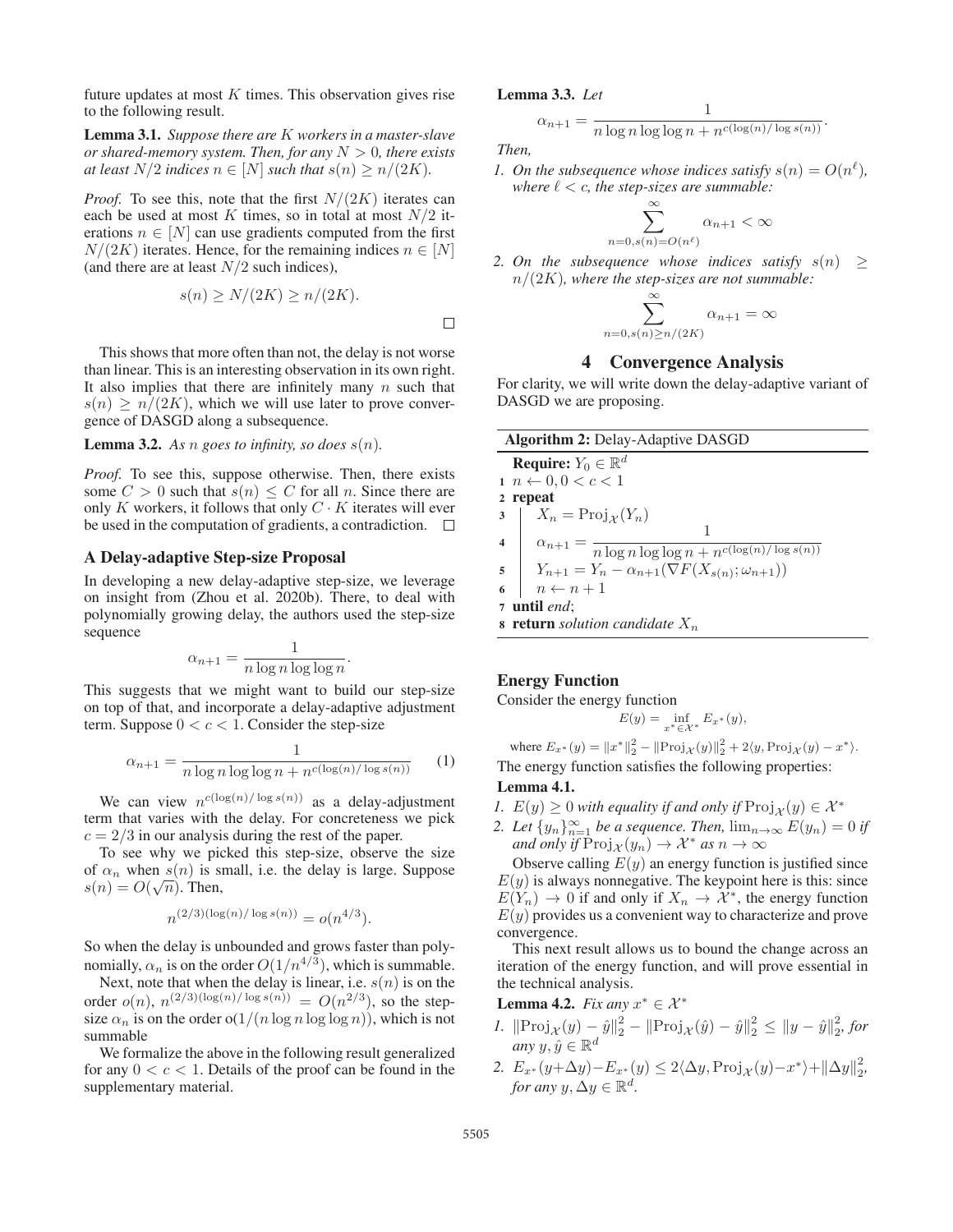#### Convergence Analysis

We can write the DASGD updates as follows:

$$
X_n = \text{Proj}_{\mathcal{X}}(Y_n)
$$
  

$$
Y_{n+1} = Y_n - \alpha_{n+1}(\nabla f(X_n) + B_n + U_{n+1})
$$

where  $B_n = \nabla f(X_{s(n)}) - \nabla f(X_n)$  is the delay error term and  $U_{n+1} = \nabla F(X_{s(n)}; \omega_{n+1}) - \nabla f(X_{s(n)})$  is the stochastic term in the gradient computation. In addition, we use the adaptive step-size from equation (1).

In our proof (see supplement), we first prove almost sure (a.s.) convergence along a subsequence before extending to full a.s. convergence, a standard technique for convergence proofs of discrete iterates.

#### Convergence Along a Subsequence

Proposition 4.2.1. *Under assumptions 1 - 2, and lemmas 3.1 and 3.2, delay-adaptive DASGD admits a subsequence*  $X_{n_k}$  *that converges to*  $\mathcal{X}^*$  *almost surely as*  $k \to \infty$ *.* 

The proof is technical, and provided in full in the supplement. We highlight that the key here is to show a bound on the delay term  $B_n$ , which is almost surely bounded above by  $O(\log \log \log n)$  when the delay is allowed to be exponential. A telescoping argument then allows us to show that  $E(Y_{n+1}) - E(Y_0) \rightarrow -\infty$ , a contradiction.

Extending to Convergence The main result of delayadaptivity in the stochastic context is the following:

Theorem 4.3. *Under Assumptions 1 to 2, and lemmas 3.1* and 3.2, the global state variable  $X_n$  of delay-adaptive *DASGD converges a.s. to the solution set*  $\mathcal{X}^*$  *of Opt.* 

The stochastic noise makes extending subsequential convergence to full convergence tricky. To get around this, we will write down an ODE that approximates the DASGD iterates trajectory and show convergence of the ODE flow to the optima set. Then, we will relate the DASGD iterates to the ODE trajectory to prove convergence.

We note that we can view the DASGD updates as a discretization of the mean-flow ODE

$$
\dot{y} = -\nabla f(\text{Proj}_{\mathcal{X}}(y))\tag{2}
$$

Compactness of  $X$  and Lipschitz-continuity of  $\nabla f$  ensure a unique trajectory for y. We can define  $P : \mathbb{R}^+ \times \mathbb{R}^d \to \mathbb{R}^d$ as follows, where  $P(t, y_0)$  denotes the state of the system when starting from  $y_0$  after running for a time of t.

The idea is that asymptotically, the (random) iterates  $Y_1$ ,  $Y_2, \ldots, Y_n$  will hug close to the mean-field ODE specified above in (2). Using the VC condition allows us to prove that  $P(t, y_0) \rightarrow x^*$  as  $t \rightarrow \infty$ . This then allows us to prove convergence of the iterates.

To make this argument more precise, we next introduce the following three objects

- 1. The DASGD iterates  $Y_1, Y_2, \ldots, Y_n$
- 2. An affine curve  $A(t)$  interpolating the iterates  $Y_1, Y_2, \ldots, Y_n$  where  $Y_r$  is placed at  $\sum_{s=0}^r \alpha_s$  (re-<br>call that here the sten-size  $\alpha_s$  is still delay-adaptive) call that here the step-size  $\alpha_r$  is still delay-adaptive)
- 3. the curve given by the ODE flow  $P(t, y)$

In order to show that the interpolated curve  $A(t)$  is close to the mean-field ODE asymptotically, we consider the following notion of an *asymptotic pseudotrajectory* (APT), introduced in (Benaïm 1999):

**Definition 1.** *A continuous function*  $s : \mathbb{R}^+ \to \mathbb{R}^d$  *is an APT for P if every*  $T > 0$ *,* 

$$
\lim_{t \to \infty} \sup_{h \ge T} d(s(t+h), P(h, s(t))) = 0
$$

In the absence of delay-adaptivity, Theorem 4.12 in (Zhou et al. 2020b) showed that as long  $A(t)$  can be shown to be an APT for  $P$ , assuming there exists a convergent subsequence, we can prove convergence of the DASGD iterates. Since we have already shown a convergent subsequence in the delay-adaptive setting, we just need to show that  $A(t)$  is still an APT for P under the delay-adaptive setting. We can suit an APT for P under the detay-adaptive setting. We can<br>prove this by relying on the fact that when  $s(n) = O(\sqrt{n})$ ,<br>i.e. when there is a possibly bad delay the delay-adaptive i.e. when there is a possibly bad delay, the delay-adaptive stepsize is summable. The precise details, using ideas from (Benaïm 1999), are in the supplement.

# 5 Extending DASGD to Unbounded Domain

While DASGD guarantees are often provided for problems with bounded domains, to date, there has been no result in the literature proving convergence of DASGD for problems with unbounded domains. In this section, we propose a novel variant of DASGD that achieves such guarantees for variationally coherent problems with unbounded domains.

We will require the following assumption, as the existing proof technique only works for sublinearly growing decay.

**Assumption 3.** We assume that the delay sequence  $\{d_n\}_n$ satisfies

$$
d_n \le \beta n^c \text{ for some } \beta > 0, 0 \le c < 1.
$$

For clarity, we will also assume that the minimizer  $x^*$  of  $f$  is unique.

In an unconstrained setting, ensuring boundedness of the iterates is problematic. To deal with this issue, we force the algorithm to remain in an increasing sequence of compact sets  $(\mathcal{K}_j)_j$ , where the containment  $\mathcal{K}_j \subset \mathcal{K}_{j+1}$  is strict. Each time the iterate leaves the current compact set  $\mathcal{K}_{\tau_n}$ , we increase  $\tau_n$  by 1, and perform a *truncation* by resetting the iterate to a fixed point in  $K_{\tau_0}$ . To differentiate it from vanilla DASGD, we call this new algorithm DASGD-T, where T stands for truncation. Algorithm (3) provides one implementation of the algorithm DASGD-T.

As with DASGD, the master keeps track of a global counter  $n$  and increments it every time it updates the current solution candidate  $X_n$ . When an iterate exceeds the current compact set  $\mathcal{K}_{\tau_n}$ , we return the algorithm to its initial iterate  $X_0$ . This ensures that the iterates return to some compact set infinitely often, which will prove essential in ensuring boundedness of the iterates. On the other hand, if the tentative iterate stays within  $\mathcal{K}_{\tau_n}$ , we update  $Y_n$  to be our new candidate solution  $X_{n+1}$ . We say that the algorithm is in its t-th cycle at time *n* if  $\tau_n = t$ .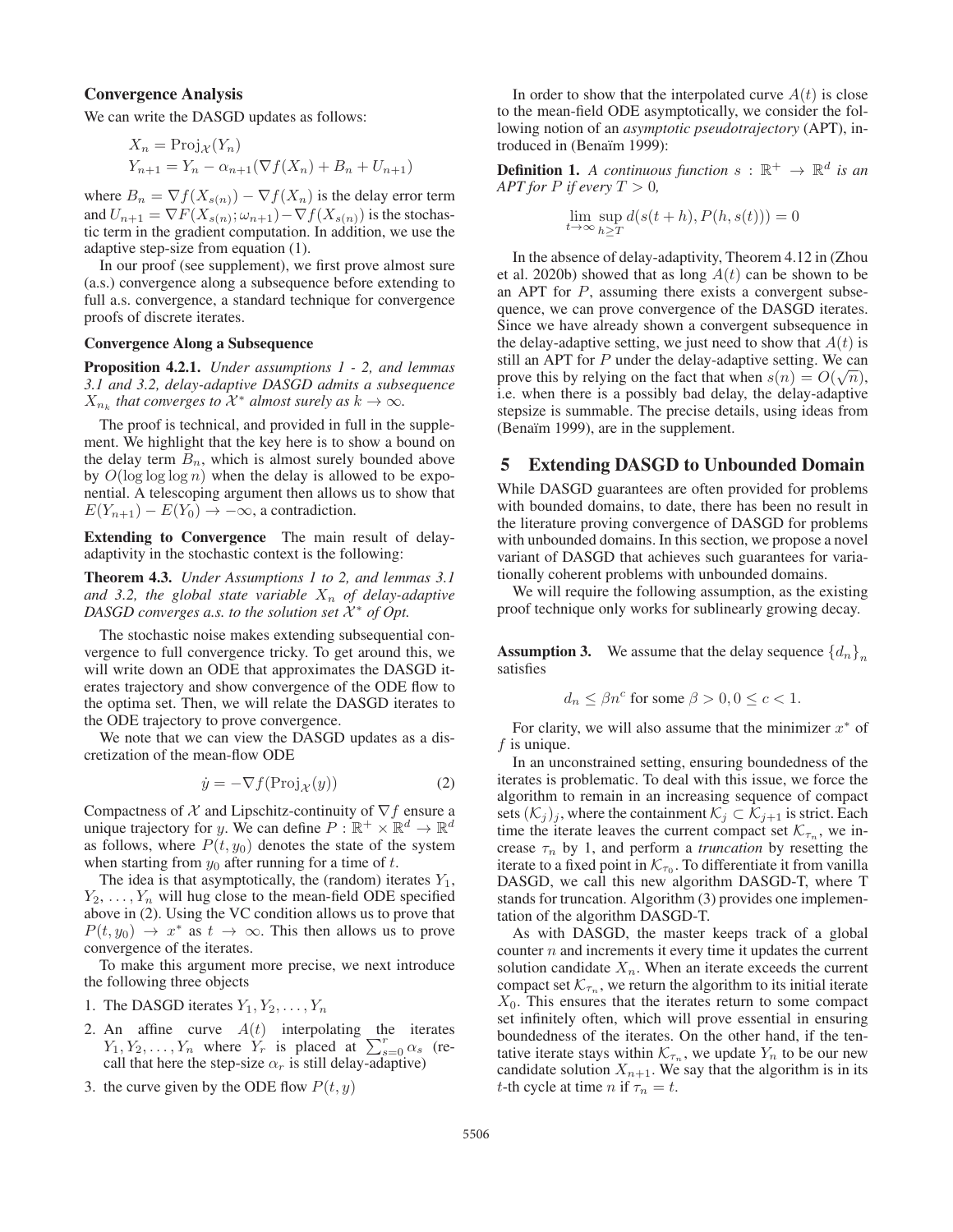Algorithm 3: DASGD-T

**Require:** Initial state  $X_0 \in \mathbb{R}^d$ , step-size sequence  $\alpha_n$ , initial truncation parameter  $\tau_0$  $n \leftarrow 0$ ; 2 repeat  $3$  **if**  $\tau_{s(n)} < \tau_n$ ; /\* only use gradient from current cycle \*/ 4 then  $\begin{array}{c|c}\n5 & X_{n+1} \leftarrow X_n; \\
\hline\n6 & else\n\end{array}$ 6 else 7  $\begin{array}{|c|c|} \hline \mathbf{7} & X_n - \alpha_{n+1} \nabla F(X_{s(n)}, \omega_{s(n)+1}); \\\hline \mathbf{8} & \text{if } Y_n \in \mathcal{K}_{\tau} \text{ then} \hline \end{array}$ if  $Y_n \in \mathcal{K}_{\tau_n}$  then 9  $\begin{array}{|c|c|c|c|}\n\hline\n9 & 10 & \pi_{n+1} < \tau_n;\n\end{array}$ 10  $\tau_{n+1} \leftarrow \tau_n;$ <br>11 else else 12  $\begin{array}{|c|c|c|c|}\n\hline\n12 & X_{n+1} \leftarrow X_0; & \text{/* truncate } \star/\n\hline\n13 & \pi_{n+1} \leftarrow \tau_n + 1; & \text{/* increase}\n\hline\n\end{array}$ 13  $\begin{array}{|c|c|c|c|}\n\hline\n\end{array}$   $\begin{array}{c} \tau_{n+1} \leftarrow \tau_n + 1; & \text{({$\star$})} \text{ increase} \\\text{exploration limit } \star/ & \text{ } \end{array}$ 14 **end** <sup>15</sup> end 16  $n \leftarrow n + 1$ <sup>17</sup> until *end*; 18 return  $X_n$ 

Note also that if the gradient received at time  $n$  came from an iteration  $s(n)$  for which  $\tau_{s(n)} < s(n)$ , we keep the existing iterate and do not use the gradient evaluated at time  $\tau_{s(n)}$ to produce a new iterate. The idea behind this is to prevent a stale gradient from an earlier cycle  $\tau_{s(n)}$  to affect the algorithm, as the reason why we exited the compact set  $\mathcal{K}_{\tau_{s(n)}}$ in the first place could have been because the algorithm was producing iterates that started to diverge. This choice of only using delayed gradient from the current cycle will also help in proving boundedness of the iterates later.

#### Boundedness of Iterates

The crux of this analysis is showing that the iterates remain a.s. bounded. To do so, we will first show that the delay and noise terms are asymptotically negligible. Using that, we will then show that the iterates have to remain a.s. bounded.

For the purpose of analysis, it is convenient to rewrite the algorithm update in the following way. We have

$$
X_{n+1} = X_n - \alpha_{n+1} \nabla f(X_n) - \alpha_{n+1} \delta M_{n+1} + \alpha_{n+1} p_{n+1}
$$
\n(3)

where

$$
\delta M_{n+1} = \nabla f(X_{s(n)}; \omega) - \nabla f(X_n)
$$
  
= 
$$
\underbrace{\left(\nabla f(X_{s(n)}; \omega) - \nabla f(X_{s(n)})\right)}_{\xi_{s(n)}} + \underbrace{\left(\nabla f(X_{s(n)} - \nabla f(X_n))\right)}_{b_n}
$$
 (4)

and

$$
p_{n+1} = \begin{cases} \nabla f(X_n) + \delta M_{n+1} + \frac{1}{\alpha_{n+1}} (X_0 - X_n) & \text{if } Y_n \notin \mathcal{K}_{\tau_n} \\ 0 & \text{if otherwise.} \end{cases} \tag{5}
$$

We can interpret  $\delta M_{n+1}$  as representing the delay and noise terms, whilst  $p_{n+1}$  is the deviation from the noisy gradient descent dynamics resulting from a truncation.

We also introduce a new notation  $v_n$ , which we define as follows,

$$
v(n) \triangleq \inf \{k : \tau_k = \tau_n, k + d_k \geq s(n)\}.
$$

To parse the above,  $X_{v(n)}$  is the earliest iterate in the current cycle whose gradient was used in producing any iterate from time  $s(n)$  onwards. The particular choice of definition is to make sure that  $(v(n))_n$  is an increasing sequence, which is important for the technical analysis.

We now characterize the notion that the delay and noise terms do not matter asymptotically.

Lemma 5.1. *Suppose assumptions (1), (2), and (3) hold, and*  $\alpha_{n+1} = 1/n$ *. Then, for all*  $q > 0$ *, the series*<br>  $\sum_{n=1}^{\infty} \alpha_{n+1} \delta M_{n+1} \mathbb{I}_{\mathbb{I},X}$  $\sum_{n} \alpha_{n+1} \delta M_{n+1} \mathbb{I}_{\|X_{v(n):n}-x^*\| \leq q}$  converges a.s.

We prove this in the supplement. Note that this is where we used the assumption that the delays scale sublinearly.

Next, we show that given that the delay and noise terms do not matter asymptotically, the iterates must remain a.s. bounded.

Proposition 5.1.1. *Suppose assumptions (1), (2), and (3)*  $\sum_{n>0} \alpha_{n+1} \delta M_{n+1} \mathbb{I}_{\{|X_{v(n):n}-x^*\| *converges a.s., then*$ *hold, and*  $\alpha_{n+1} = 1/n$ *. If for all*  $q > 0$ *, the series the sequence*  $(X_n)_n$  *remains a.s. in a compact set.* 

The proof is provided in the supplement. At a high-level, the proof works by showing that no matter the convergence of the truncation terms involving  $p_{n+1}$ , as long as Lemma 5.1 is true, the iterates must remain a.s. bounded.

#### Convergence of Iterates

Having ascertained boundedness of the iterates, we can now prove convergence.

Theorem 5.2. *Suppose assumptions (1), (2), and (3) hold. Suppose also that the step-size sequence is the following,*

$$
\alpha_n = 1/n, \quad \forall n \in \mathbb{N}.
$$

*Then, a.s., the sequence of iterates the algorithm DASGD-T produces,*  $(X_n)_n$  *converges to*  $x^*$ *.* 

Remark 5.2.1. *We note that our algorithm is delay-adaptive in the sense that we only use delayed gradients computed in the current cycle of truncation. We can further consider a delay-adaptive step-size of the form*

$$
\alpha_n = \frac{1}{n \log n \log \log n + n^{c \log n / \log s(n)}},
$$

*similar to what we studied earlier. However, in order to highlight the truncation argument, we simplify the analysis by considering a delay-agnostic stepsize*  $\alpha_n = 1/n$ .

The key to showing this is Proposition 5.1.1 (boundedness of iterates) and the VC condition, and we leave details to the supplement.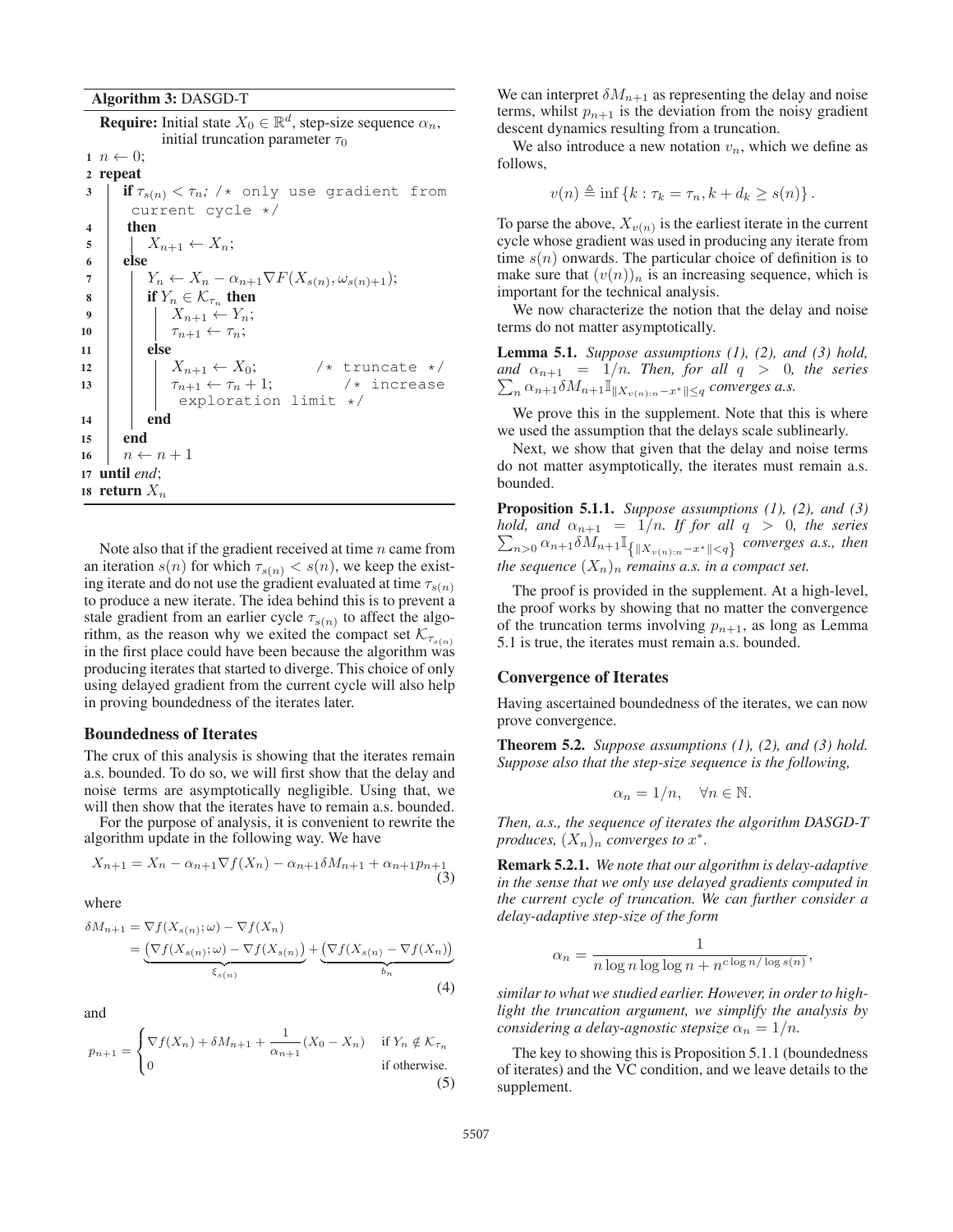

Figure 1: Convergence for  $f_{\rm Ros}$ , with no delay (baseline)

# 6 Numerical Results

# Delay-adaptive DASGD

Rosenbrock test We supplement our theoretical analysis with numerical results. We first verify convergence of delayadaptive DASGD on a standard Rosenbrock test function with  $d = 101$  degrees of freedom,

$$
f_{\text{Ros}}(x) = \sum_{i=1}^{100} [100(x_{i+1} - x_i^2)^2 + (1 - x_i)^2],
$$
 (6)

where  $x \in [0, 2]^{101}$ . The global minimum of  $f_{\text{Ros}}$  is located at  $(1, \ldots, 1)$ . While the profile of  $f_{\text{Ros}}$  is highly nonconvex, its variational coherence can be checked over the constraint set we specified.

In all the cases with different delay functions, we use the same initial condition that was generated randomly but fixed throughout all the runs. For all the cases, we drew noise from a standard multivariate Gaussian distribution when computing the gradient of each time step. We ran 10 trials and averaged the results for each case. We plotted the Rosenbrock function value as well as an average of the function values as the function of the time step.

Figure 1 shows the result with no delay with a fixed step size of  $1e^{-4}$  showing smooth convergence, which we use as the baseline for the evaluation. In Figures (2, 3, 4, 5), we simulate DASGD with 1000 workers and compare the results with v.s. without delay-adaptive step sizes. In the sublinear delay case, we used the delay function of unif  $[0, 10 \cdot$  $log(n)$ , where unif. is a uniform distribution random number generator. In the linear delay cases, we used the delay function of unif $[0, n/2000]$ . In the polynomial delay cases, we used the delay function of unif  $[0, n^2/2000000 +$  $n/5000$ . In the exponential delay case, we used the delay function of  $exp(unif[0, n/5000])$ . In the non-delay-adaptive cases, we used the fixed step size of  $1e^{-4}$  as the baseline. In the delay-adaptive cases, we use the step size  $1e^{-4}/(n \log n \log \log n + n^{c(\log(n)/\log s(n))})$ , where  $c =$ <br>1/2 but when the delay is less than 10 we use the non- $1/2$ , but when the delay is less than 10, we use the non-<br>adaptive step size of  $1e^{-4}$  in order to allow faster converadaptive step size of  $1e^{-4}$  in order to allow faster conver-<br>gence when the delay is small. In all the test cases with gence when the delay is small. In all the test cases with different delay functions, it was observed that the function values either diverged or struggled in converging when using the non-delay-adaptive step size, while using the delayadaptive step sizes always led to convergence.



Figure 2: Non-adaptive DASGD (left) vs. delay-adaptive DASGD (right), for  $f_{\rm Ros}$ , with sublinear delay



Figure 3: Non-adaptive DASGD (left) vs. delay-adaptive DASGD (right), for  $f_{\rm Ros}$ , with linear delay



Figure 4: Non-adaptive DASGD (left) vs. delay-adaptive DASGD (right), for  $f_{\rm Ros}$ , with polynomial delay



Figure 5: Non-adaptive DASGD (left) vs. delay-adaptive DASGD (right), for  $f_{\rm Ros}$ , with exponential delay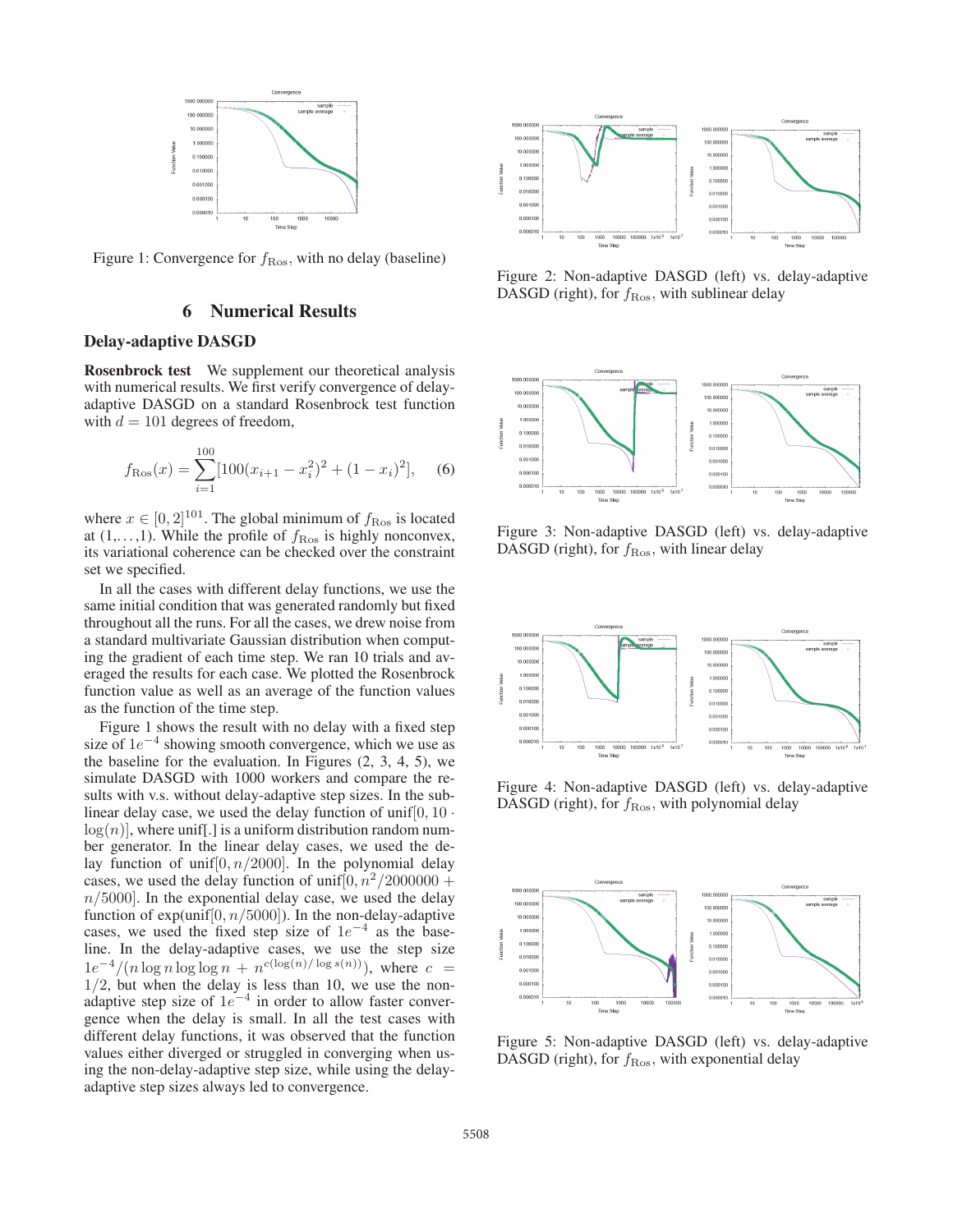|                        | <b>Mean</b><br>delay-<br>adaptive<br>test<br>accuracy | <b>Mean</b><br>non-<br>adaptive<br>test<br>accuracy | <b>Mean</b><br>difference<br>in test<br>accuracy<br>$(\pm 1$ stdev) |
|------------------------|-------------------------------------------------------|-----------------------------------------------------|---------------------------------------------------------------------|
| exponen-<br>tial delay | 0.892                                                 | 0.575                                               | 0.316<br>$(\pm 0.080)$                                              |
| polynom-<br>ial delay  | 0.851                                                 | 0.622                                               | 0.230<br>$(\pm 0.067)$                                              |
| linear<br>delay        | 0.855                                                 | 0.743                                               | 0.112<br>$(\pm 0.035)$                                              |

Table 1: MNIST test accuracy, delay-adaptive vs non-delayadaptive [baseline test accuracy (no delay):  $0.907 \pm 0.001$ ]

**MNIST test** We also compared the accuracies of a logistic regression model learned using the delay-adaptive vs nondelay-adaptive DASGD algorithms on the MNIST dataset (LeCun 1998), a standard benchmark for machine learning tasks.

For this comparison, we experimented with linear, polynomial and exponential delay and simulated DASGD on a logistic regression model with  $K = 10$  workers. We also tested the model on a baseline case with no delay, where we used the fixed step size of  $1e^{-3}$ . For linear delay, we used the delay function of unif  $[0, n/50]$ . For polynomial deused the delay function of unif [0,  $n/50$ ]. For polynomial de-<br>lay we used the delay function of unif  $\left(0, n^2/5000000 + \right)$ lay, we used the delay function of unif $[0, n^2/5000000 +$  $n/50$ . For exponential delay, we used the delay function of  $exp(unif[0, n/5000])$ . In each case, we used a minibatchsize of 1, and ran the algorithm for 100000 steps. In the non-delay-adaptive cases, we used the fixed step size of  $1e^{-3}$  as the baseline. In the delay-adaptive cases, we use the step size  $1e^{-3}/(n \log n \log \log n + n^{c(\log(n)/\log s(n))})$ ,<br>where  $c = 1/2$ , but when the delay is less than 100, we use where  $c = 1/2$ , but when the delay is less than 100, we use<br>the non-adaptive step size of  $1e^{-3}$  to allow faster converthe non-adaptive step size of  $1e^{-3}$  to allow faster conver-<br>gence when the delay is small. For each delay setting we ran gence when the delay is small. For each delay setting, we ran 10 trials, where we ran the delay-adaptive and non-delayadaptive algorithms on the same (random) delay sequence each trial. In Table 1, the first column shows the average delay-adaptive test accuracy, the second column shows the average non-delay-adaptive test accuracy, whilst the third column shows the average difference between the delayadaptive test accuracy and the non-delay-adaptive test accuracy across the trials (this is possible since in each trial both delay-adaptive and non-delay-adaptive models use the same delay-sequence). For our baseline model with no delay, we achieved a test accuracy of  $0.907 \ (\pm 0.001)$ , where  $0.001$  is the standard deviation. In the three delay settings we considered, we found that the non-delay-adaptive step-size models' test performances deteriorate significantly (between 0.575 to 0.743), while the delay-adaptive step-sizes achieve a level of performance (between 0.855 to 0.892) that is close to the baseline with no delay (0.907). This suggests the empirical effectiveness of our delay-adaptive step-size.



Figure 6: DASGD-T with no delay (left) vs. DASGD-T with  $\Theta(\sqrt{n})$  delay (right)

# DASGD-T (Unbounded Domains)

To verify the results for DASGD-T, consider the following two-dimensional function

$$
f(x,y) = \frac{1}{2}x^2y^2 + \frac{1}{20}(x^2 + y^2).
$$

Note that f has a single global minimizer at  $(0, 0)$ , and<br>a simple calculation shows that it is also variationally coa simple calculation shows that it is also variationally coherent, and locally Lipschitz. The motivation for the above function comes from the knowledge that the d-dimensional function,

$$
g(x) = \frac{1}{2} \prod_{i=1}^{d} x_i^2,
$$

satisfies a weak variational coherence property, defined in (Zhou et al. 2020a). As an aside, a simple calculation shows that f is not quasi-convex. Suppose  $z_1 = (1, 0)$ , and  $(z_2) =$  $(0, 1)$ ; then,  $\bar{f}(z_1/2 + z_2/2) = (1/40) + (1/32) > 1/20 =$  $\max(f(z_1), f(z_2))$ . This can also be seen by visualizing the sublevel sets of the function  $f$ .

To carry out the minimization, an asynchronous masterslave framework was used, with delays that scale as  $\Theta(\sqrt{n})$ , a step-size sequence of  $\alpha_n \propto 1/n$ , and gradients with stochastic noise drawn from a standard multivariate Gaussian distribution with zero mean and identity covariance. The choice for the initial point was  $(10, 10)$ , and the truncation sets  $\mathcal{K}_j$  was chosen to be  $\{x : ||x - X_0||_2 \leq j^2\}$ . We show plots of value convergence of the function f averaged show plots of value convergence of the function  $f$ , averaged over 100 trials, both in the setting with and without delay. While the no-delay case converged faster, we see that the algorithm eventually stabilizes and converges in both cases. This confirms our theoretical analysis that DASGD-T can achieve convergence for a variationally coherent problem with unbounded domain even when there is (sublinear) delay.

# 7 Conclusion

To conclude, our contributions are twofold. First, we show that a delay-adaptive algorithm can achieve convergence for VC functions under general arbitrary delay sequences, a novel contribution to the literature. Second, we show that we can extend the convergence results of bounded domains to unbounded domains using a truncation algorithm, with the caveat that our current results hold only in the setting with